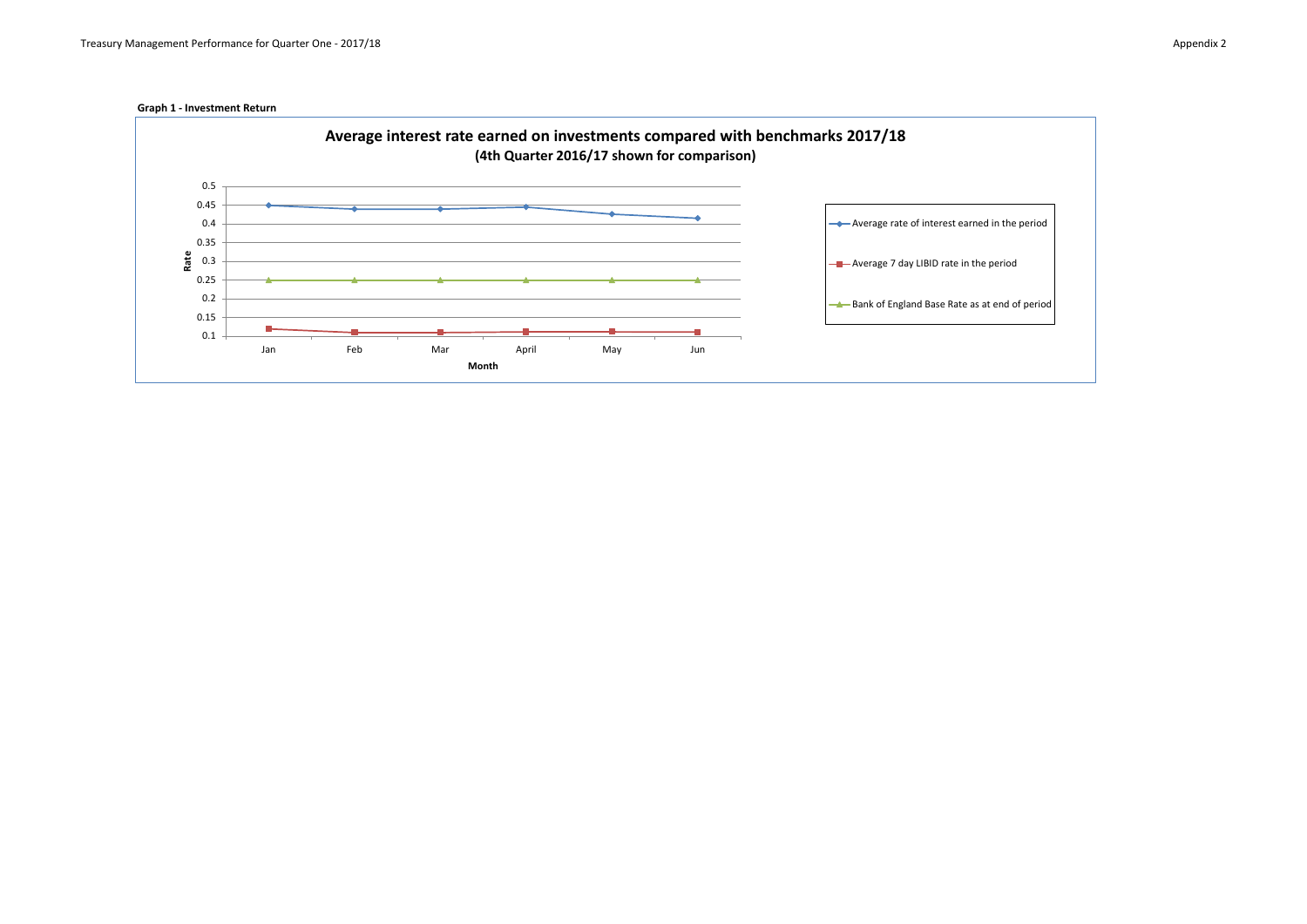## **Table 1 - Property Funds**

| <b>Financial Institution</b>                                              | Quarter | Period of<br>investment | Value of fund at<br>beginning of<br>Qtr 1 | Number of<br>lunits at start of<br>Qtr 1<br><b>Units</b> | <b>Number of units</b><br>distributed<br>during Qtr 1<br>Units | <b>Purchased of</b><br>new units<br>during Qtr 1<br>Units | Number of<br>units at end I<br>of Qtr 1<br>Units | <b>Gross Increase</b><br>/ (Decrease) in<br>fund value | Income<br><b>Distribution</b><br>Qtr 1 | Value of fund<br>at end Qtr 1 | Combined<br>interest<br>Rate<br>% |
|---------------------------------------------------------------------------|---------|-------------------------|-------------------------------------------|----------------------------------------------------------|----------------------------------------------------------------|-----------------------------------------------------------|--------------------------------------------------|--------------------------------------------------------|----------------------------------------|-------------------------------|-----------------------------------|
| <b>Rockspring Hanover Real</b><br><b>Estate Investment Mgt Ltd</b>        |         | 5 Years +               | 8,176,610.46                              | 594                                                      |                                                                |                                                           | 601                                              | 138,285.05                                             | 89,592.76                              | 8,404,488.27                  | 11.18%                            |
| <b>Lothbury Investment</b><br><b>Management - Property</b><br><b>Fund</b> |         | 5 Years +               | 7,682,461.95                              | 4,139.3221                                               | 31.1337                                                        | 0.0000                                                    | 4,170.4558                                       | 112,478.38                                             | 62,417.83                              | 7,857,358.16                  | 9.05%                             |
|                                                                           |         |                         |                                           |                                                          |                                                                |                                                           |                                                  |                                                        | Total                                  | 16,261,846.43                 |                                   |

**Table 2 - Short Dated Bond Funds/Enhanced Cash Fund**

| <b>Financial Institution</b> | Quarter | Value of fund at<br>the start of<br>Qtr 1 | Number of shares<br>Qtr 1<br>Units | Number of units<br>distributed<br>during Qtr 1<br>Units | Number of units at<br>the end of Qtr 1<br>Units | Increase /<br>(Decrease) in<br>fund value<br>£ | Income<br><b>Distribution</b><br>during the Qtr | Value of fund at<br>end of Otr 1 | Combined<br><b>Interest Rate</b><br>% |
|------------------------------|---------|-------------------------------------------|------------------------------------|---------------------------------------------------------|-------------------------------------------------|------------------------------------------------|-------------------------------------------------|----------------------------------|---------------------------------------|
| <b>AXA</b>                   |         | 7.537.287.01                              | 6,442,125.6460                     | N/a                                                     | 6,442,125.6460                                  | 12.884.26                                      | N/a                                             | 7.550.171.27                     | 0.68%                                 |
| Royal London                 |         | 7.588.155.34                              | 7.468.656.8300                     | 47.027.5900                                             | 7.515.684.42                                    | (15, 125.42)                                   | 47.874.09                                       | 7.620.904.01                     | 1.73%                                 |
| Payden & Rygel               |         | 5.021.789.71                              | 461.646.4158                       | N/a                                                     | 461.646.4158                                    | 6.463.05                                       | N/a                                             | 5,028,252.76                     | 0.52%                                 |
|                              |         |                                           |                                    |                                                         |                                                 |                                                | Total                                           | 20,199,328.04                    |                                       |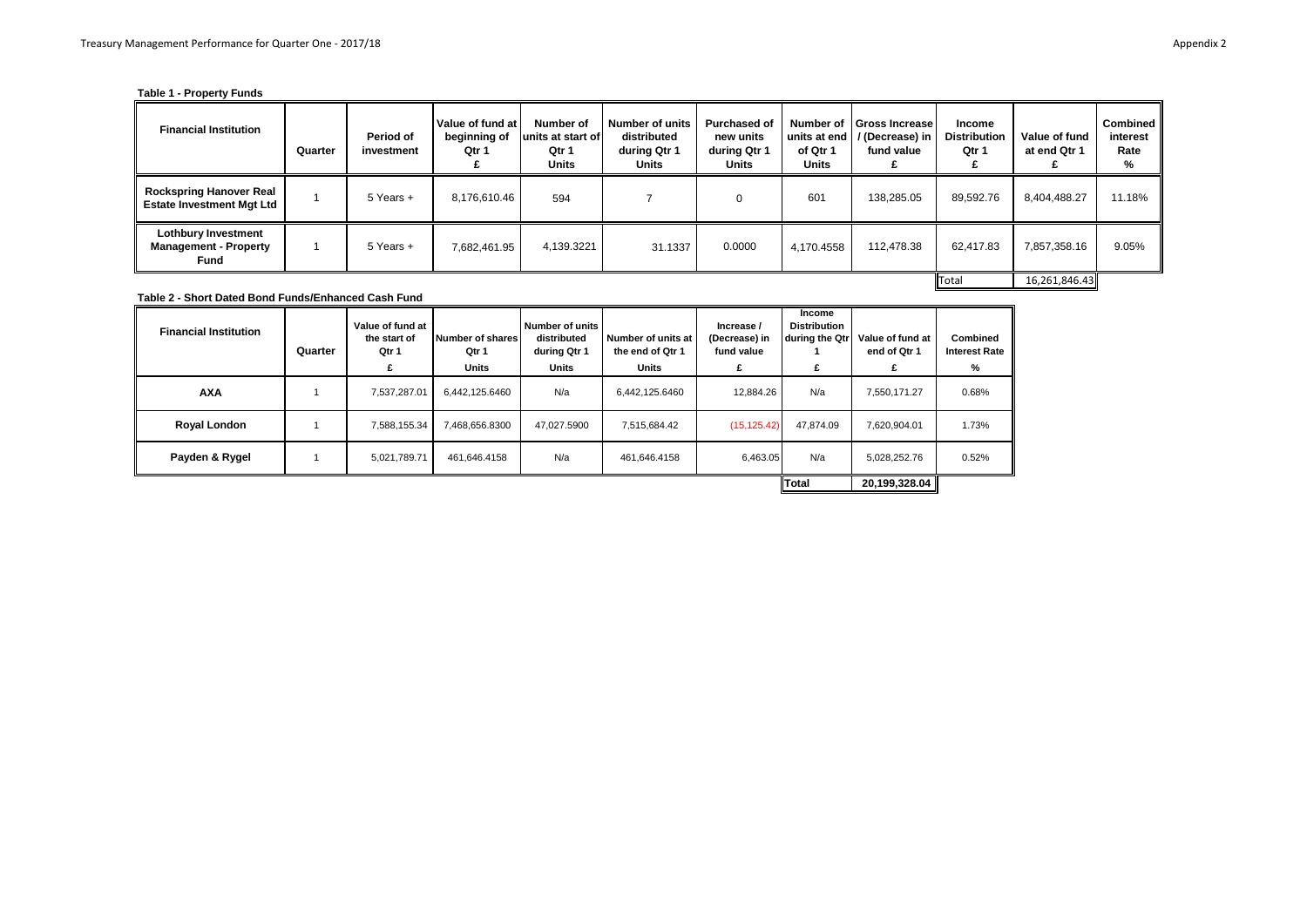| Table 3 - BORROWING          |                           |       |                |            |            |
|------------------------------|---------------------------|-------|----------------|------------|------------|
| <b>ISHORT TERM BORROWING</b> |                           | Rate  | Amount (£)     | From       | To         |
| In place during this Quarter |                           |       |                |            |            |
| Taken Out This Quarter       | Somerset County Council   | 0.60% | £ 3,500,000.00 | 03/04/2017 | 29/03/2018 |
|                              | Derbyshire County Council | 0.80% | £ 3,500,000.00 | 03/04/2017 | 29/03/2019 |
| <b>Repaid This Quarter</b>   | Borough of Poole          | 0.35% | £ 5,000,000.00 | 15/12/2016 | 13/04/2017 |

## **Invest to Save Funding**

| <b>Financial Institution</b>                  | <b>Date</b> | Period of Ioan | <b>Final Repayment</b><br>date | <b>Amount borrowed</b> | <b>Amount Repaid to Date</b> | Interest for<br>Quarter 1<br>% |
|-----------------------------------------------|-------------|----------------|--------------------------------|------------------------|------------------------------|--------------------------------|
| Salix Finance Ltd Energy Efficiency Programme | 26/03/2015  | 4 Years        | 01/04/2019                     | 141.059                | (70, 529.48)                 | 0%                             |
|                                               | 23/03/2017  | 5 Years        | 01/04/2022                     | 82,017                 | 0.00                         | 0%                             |

Green Investment Bank: Green Investment Bank: 25 year reducing balance finance

- balance of £8.6m outstanding at the end of quarter one - there were no repayments during this quarter